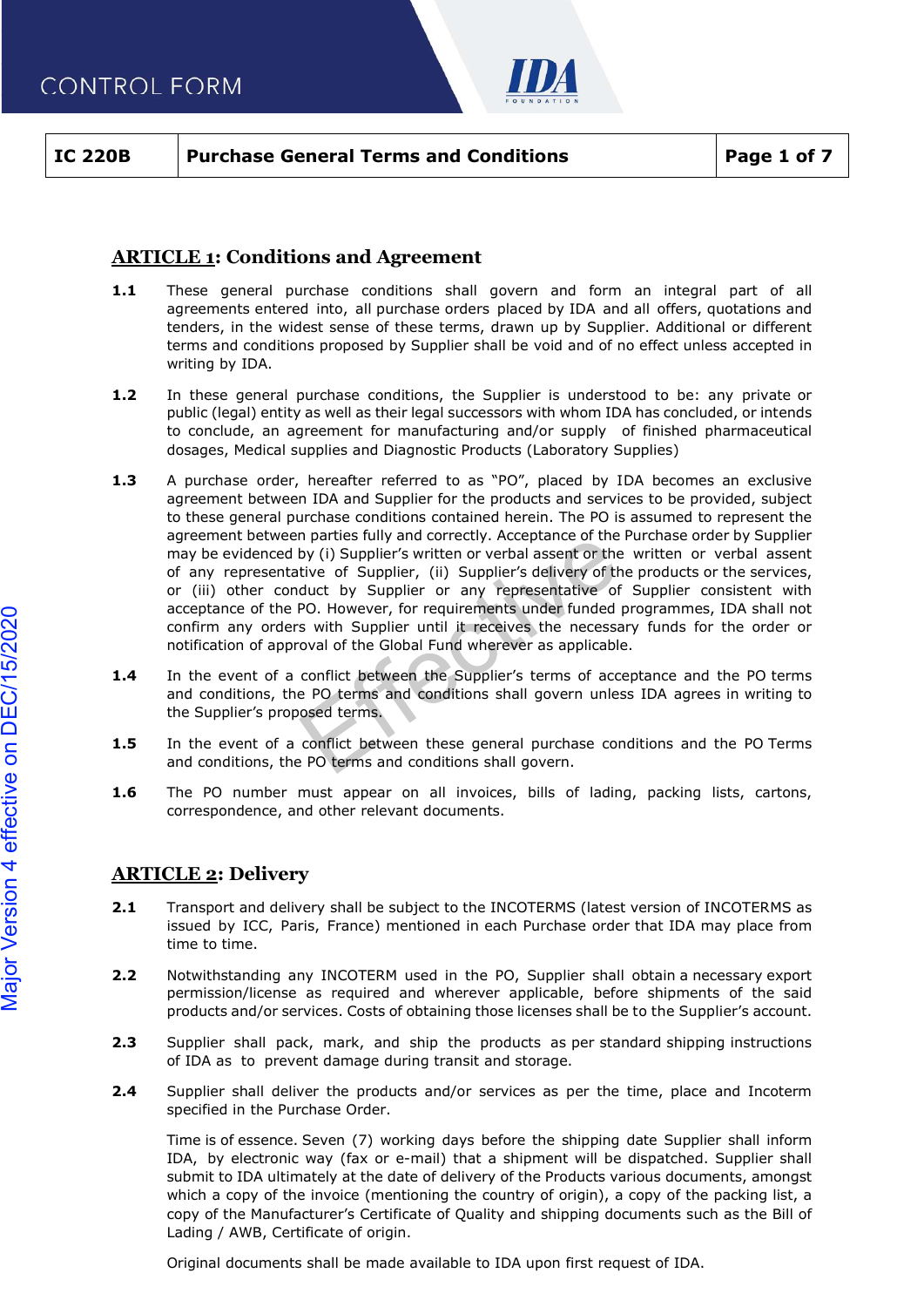



- IC 220B Purchase General Terms and Conditions Page 2 of 7<br>2.5 As soon as Supplier notices that the agreed delivery time will be exceeded, Supplier should 2.5 As soon as Supplier notices that the agreed delivery time will be exceeded, Supplier should immediately inform IDA in writing about the delay with valid reasons. And both the supplier and IDA should arrive an agreement on the revised delivery time and the obligations of the Supplier shall remain unchanged. However, IDA reserves the rights to insist the supplier to air lift the shipments at supplier's cost to ensure IDA will be able to honor the delivery time committed to its customers or pay penalty charged by the customer due to delay in delivery. **PURIM**<br> **Purchase General Terms and Conditions**<br> **Page 2 of 7**<br>
As soon as Supplier notices that the agreed delivery time will be exceeded, Supplier should<br>
amort the any with valid extra costs for a supplier should arriv As soon as Supplier notices that the agreed delivery time will be exceeded, Supplier should<br>immediately inform IDA in writing about the delay with valid reasons. And both the supplier<br>sund DDA should arrive an agreement on
	- 2.6 In case the supplier fails to perform under the terms and conditions of the PO or the Long-Term Agreement, including but not limited to obtaining necessary export licenses or delivery of all the goods by the date or dates of delivery, IDA shall without prejudice to any other rights or remedies, exercise the following rights:
		- a) The supplier may be required to airlift the cargo at their costs to save on sailing time to Rotterdam and to avoid a 'stock-out' situation.
		- being imposed by IDA's customer, the same shall be passed on to the supplier responsible for such penalties.
	- 2.7 Partial deliveries are not authorized unless IDA has agreed to this in writing by listing the partial delivery dates in the PO.
	- 2.8 Purchase orders can be short closed subject to production loss. However, Supplier is not stake. In case of a deviation in (to be) delivered quantities, IDA has the right to delivery or return of the differences between what has been delivered and what was agreed. Furthermore, IDA has the right to claim compensation or to cancel the agreement as a result of this.

# ARTICLE 3: Fitness and quality of products/packaging

- **3.1** Supplier expressly warrants and represents that all products, including the packaging and labelling, and services to be supplied shall be new, of good quality, design, materials, construction and workmanship, free from any defects, and that all products conform strictly to the specifications approved by IDA.
- **3.2** Supplier also warrants that said products and services are fit for the purposes for which such products are ordinarily used and for purposes expressly made known to Supplier by IDA, and that the products are contained or packaged adequately to protect the products.
- **3.3** Products to be supplied through GF (-funded) programmes meet the quality requirements laid in accordance with the Global Fund's Policies on the procurement and supply management of health products (see www.theglobalfund.org/documents/psm/PSM\_ProcurementSupplyManagement\_Guidelines \_en/) For all IDA supplies (through GF and other orders) the product should comply with EU Medical Devices directive (93/42/EEC) or EU directive for In Vitro Diagnostics IVD (98/79/EC) and/or FDA premarket notification (FDA 510 (k)). Manufacturer quality management should comply with ISO134845:2008. **2.8** Purchase orders can be short dosed subject to production loss. However, Supplier is not consider the product in the formula to the differences between what has the reject and what was appear effective of the differe

If product is not a medical device neither a vitro diagnostic (for examples bags for disposal, some cleaning agents) the manufacturer should comply with ISO9001:2008 and product allowed on stringent regulated market (EU, US etc.)

IDA shall have a reasonable time, i.e. at least one (1) month, after delivery of the products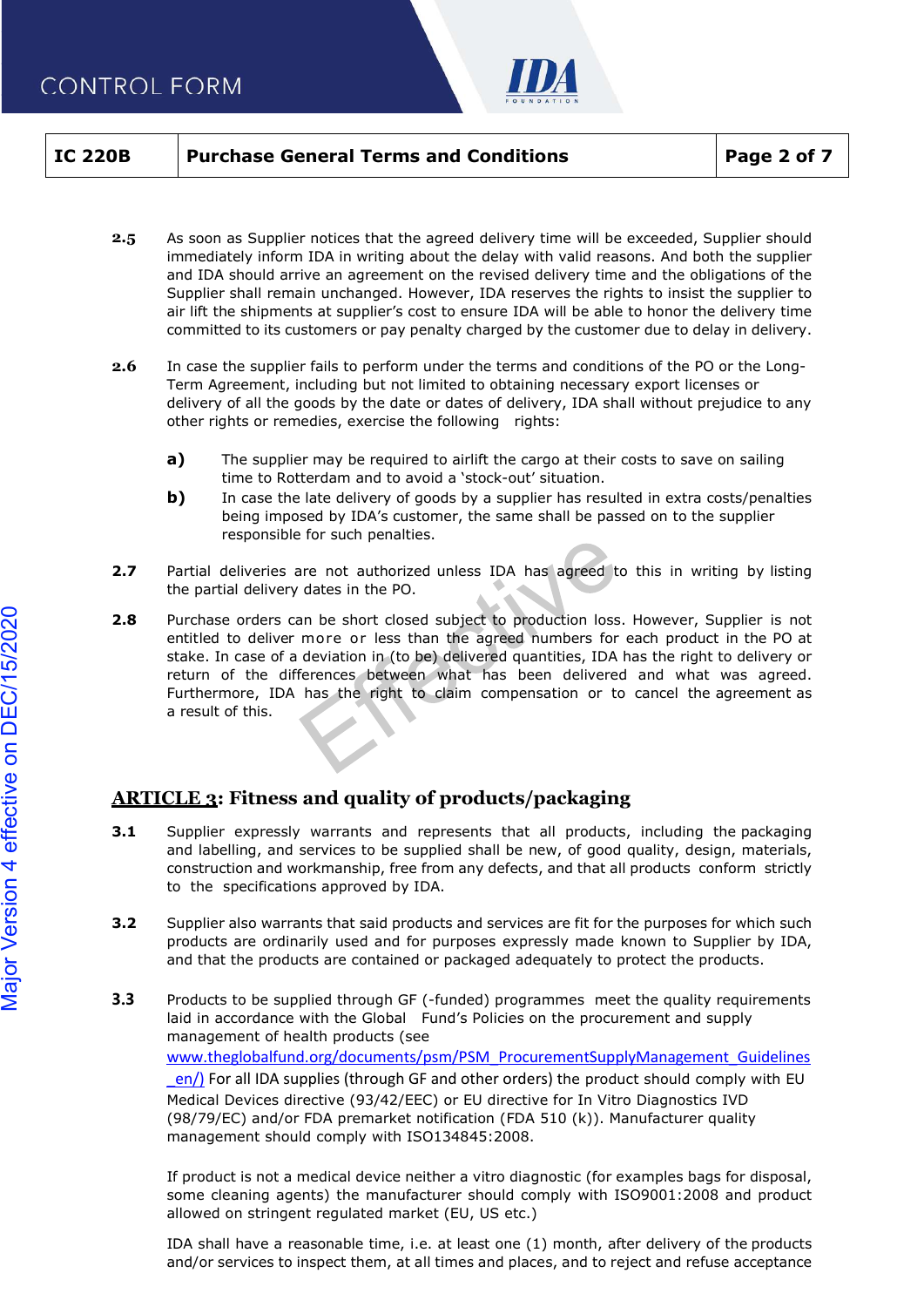

# IC 220B Purchase General Terms and Conditions Page 3 of 7<br>
The products and/or services not conforming to the PO and/or any agreement.

of the products and/or services not conforming to the PO and/or any agreement.

- **3.4** Supplier shall ensure that the quality, integrity, and shelf life of the products is maintained during storage and transport under their responsibility. For pharmaceutical products, the quality must be ensured through continuous temperature monitoring during storage and transport. Temperature monitoring during transport may be exempted based on risk assessment taking into account means of transport, transport time and prevailing temperature. The Supplier will be liable in case quality of the goods is not maintained due to unacceptable storage or transport conditions during the period wherein supplier is responsible for the logistics.
- **3.5** If Goods are rejected due to non-compliance observed during the shelf life of the product; the Supplier shall cover any cost related to the rejection and /or return of Goods. , The rejected Goods should be replaced or credited upon agreement with IDA Foundation.
- **3.6** Any rejected goods using IDA artworks or name must be destructed. The supplier, within an agreed time frame, shall destruct the goods and provide IDA with evidence of destruction.
- 3.7 Payment, inspection, testing or acceptance of any products by IDA shall not relieve Supplier of any of its obligations under the PO and/or any agreement, nor shall it constitute acceptance or approval of any products and/or services or constitute or operate as a waiver of any defect, non-conformity or any rights or remedies available under the PO, any agreement or at law.
- 3.8 Any dispute on the quality of the products with the Supplier will be resolved by sending samples to an independent lab approved/identified by IDA/ the Global Fund whose findings will be conclusive and the case will be concluded as per the findings of the Lab..
- **3.9** Before and after the conclusion of the agreement, Supplier shall be bound to provide IDA with all information concerning the applications of the products and/or services and the risks attached to the use thereof.
- **3.10** As per GMP requirements, the manufacturer shall keep enough retention samples for each batch of finished products. In the event of a quality related complaint and a potential product defect, manufacturer shall provide IDA with its co-operation in further investigations and if so required samples for an independent analysis by a mutually selected laboratory.
- **3.11** Supplier shall establish a formal change control system to handle any changes to the product specification, production processes, manufacturing site, testing, release, shipping and Any rejected guotas using the antworbs or nane must be resoructed. The support, worming and properties the products in the products in the products of any former, inspection, the products and provide LDA with evidence of d impact on regulatory requirements and product quality. Major and critical changes which may have impact on IDA's products shall be routed and approved by both parties. and the supplier shall ensults of any products and/or services or constitute or operate as a waver<br>are constrained by the products and/or services or constitute or operate as a waver<br>are members to an conformity or any rig
	- **3.12** Supplier shall ensure that an adequate system for recording, reviewing and investigating complaints, adverse event reports, or suspected falsified medicinal products, has been implemented. The outcome of investigations shall be shared with IDA within a timely manner.
	- 3.13 Supplier shall maintain a Standard Operating Procedure for use when it is necessary to recall a defective Product from the market. The supplier shall render its full cooperation, so that the recall can be carried out promptly and effectively. If required, the local competent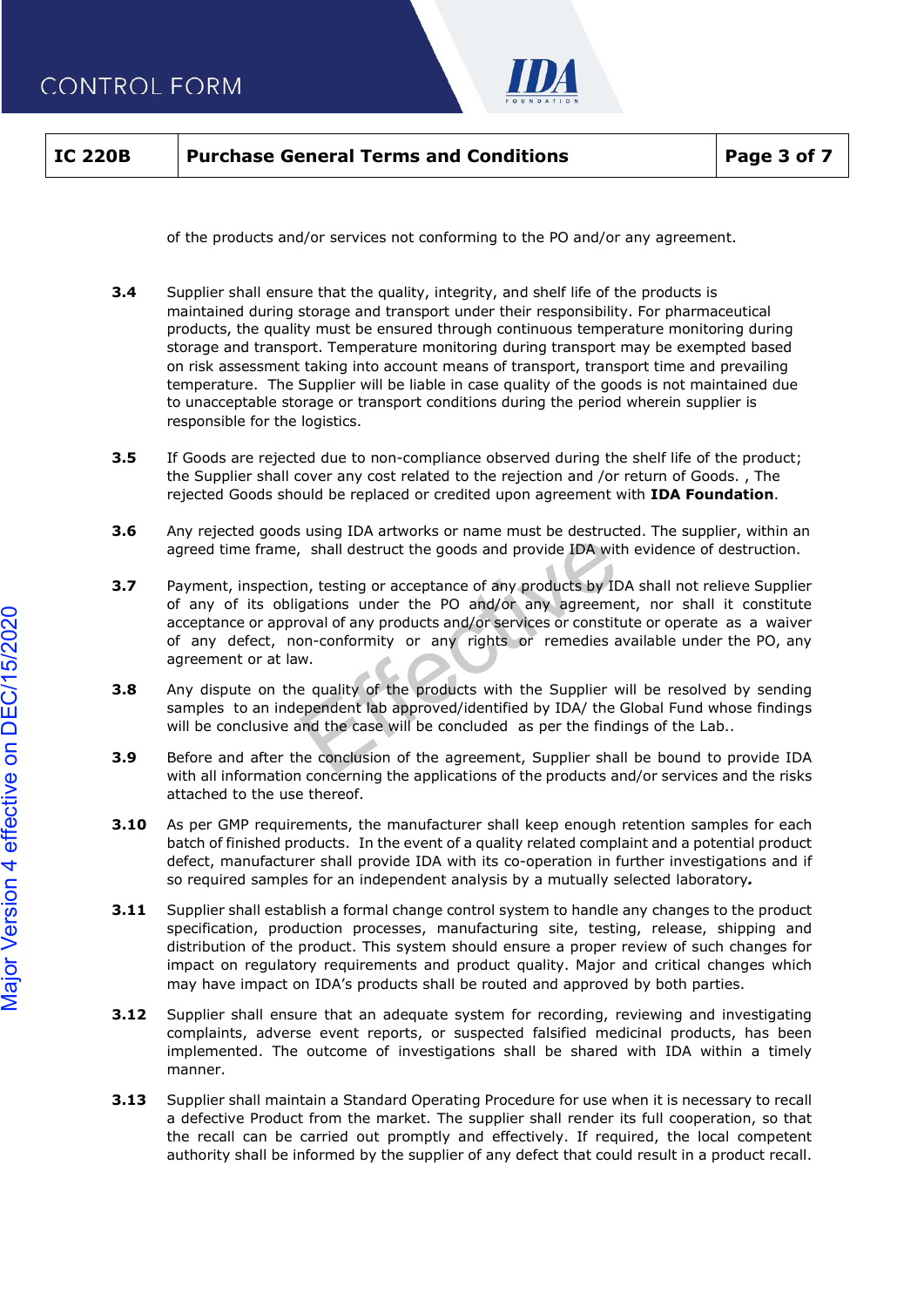

# IMA<br>IC 220B Purchase General Terms and Conditions Page 4 of 7<br>ARTICLE 4: Compliance with law and Code of Conduct ARTICLE 4: Compliance with law and Code of Conduct

- 4.1 Supplier represents and warrants to IDA that the products will and have been designed, manufactured and delivered and/or the services will have been performed in compliance with all applicable laws and regulations (including, without limitation, environmental, health and safety laws and regulations, laws, regulations and approvals governing the manufacture of the products and any IDA policies for guidelines on the environment and banned substances from time to time informed to Supplier).
- **4.2** Supplier acknowledges that it has received and agrees to sign the Code of Conduct (including the ETI Base Code) drawn up by IDA Foundation and that both Codes are applicable and form an integral part of these general purchase conditions. The Code of Conduct (including the ETI Base Code) is also available at the website of IDA (https://www.idafoundation.org/media/wysiwyg/PDF/CoCThirdPartiesv4.pdf).

### ARTICLE 5: Prices, Invoicing, Payment and Performance

- **5.1** Any offers, quotations and/or tenders drawn up by Supplier are irrevocable.
- 5.2 All prices and rates quoted are fixed for the validity period mentioned in the offer. Supplier shall have the rights to review /renew the prices at least 15 days prior to expiry of the validity period for approval/acceptance by IDA, however a case to case revision will be allowed subject to providing documentary evidences justifying the price increase against the benchmark prices used at the time of making the offer/quote.
- **5.3** The costs of quotations, samples, trial shipments and specimen materials shall be borne by Supplier unless otherwise agreed upon in writing.
- **5.4** All suppliers are required to submit their invoice for supply of goods/services digitally to invoices@idafoundation.org. Invoices to be submitted within 3 working days from date of invoice. Suppliers should mention their Bank Account number to which the Invoice amount has to be credited, VAT Registration number and the PO number on each invoice that is submitted to IDA. and have the rights to review /fremew the property and Table and the solid and the rights of the solid and the solid and the solid and the solid and the solid and the solid and the solid and the solid and the solid by a f
	- 5.5 Unless agreed otherwise, all invoices shall be paid as per the payment term mentioned in the Purchase Order subject to timely receipt of invoices submitted to the above mentioned Email ID of IDA Foundation.

# ARTICLE 6: Intellectual Property and IDA brand

- **6.1** The products and/or services delivered may not infringe any patent or patent application, licence, copyright, registered drawing, or design, trademark or trade name. Supplier shall pursuant to this warranty, indemnify, defend and hold IDA harmless from any actions or claims brought against IDA pertaining to the alleged infringements of the above-mentioned rights.
- 6.2 The selling of products with IDA label (and/or use of IDA artwork) to buyers other than IDA Foundation is not allowed.

# **ARTICLE 7: Force Majeure**

**7.1** The failure of a party to fulfil any of its obligations hereunder shall not be considered to be a breach of, or default under, the PO and/or any agreement insofar as such liability arises from an event of force majeure, provided however that (i) as soon as possible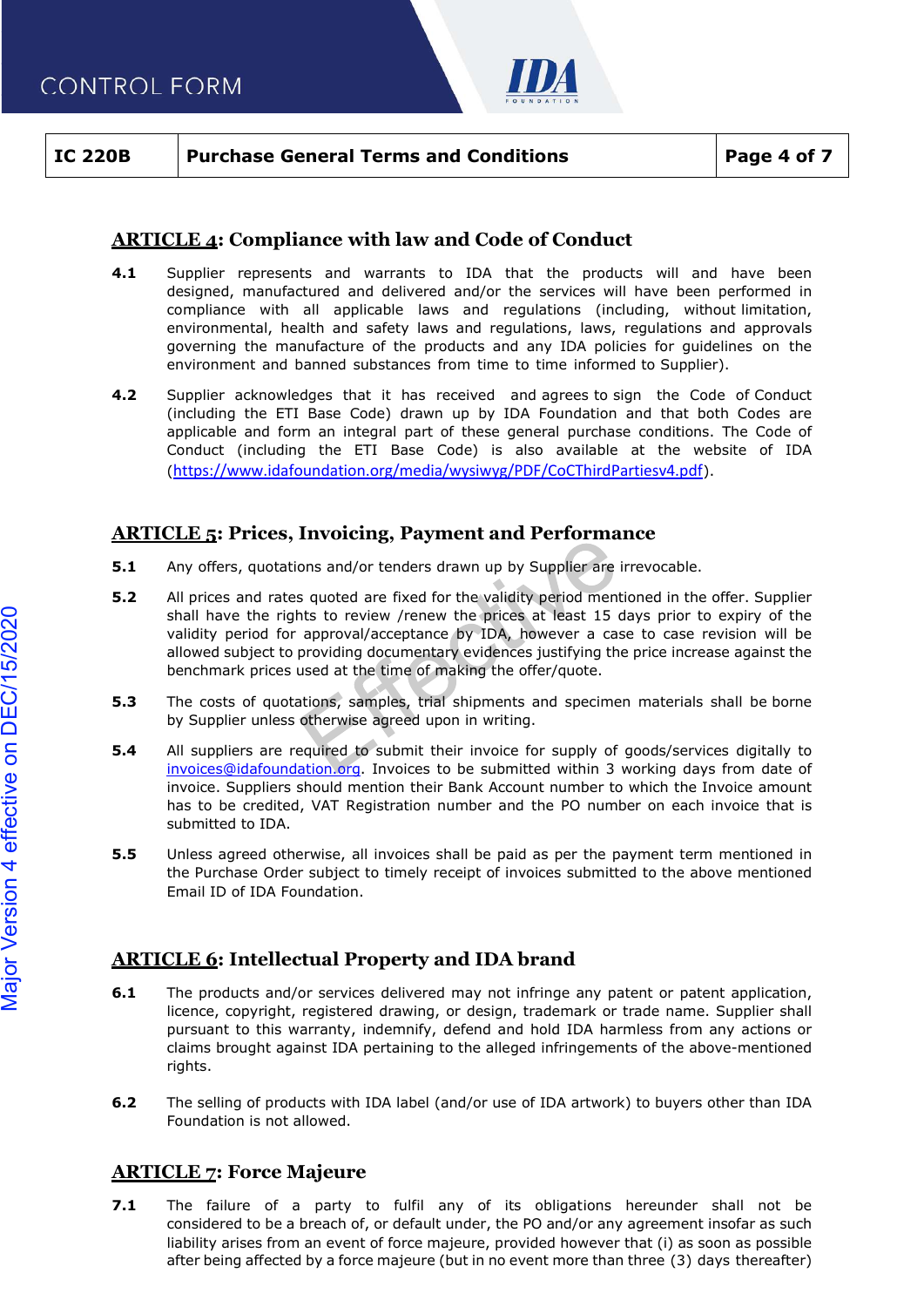

IC 220B Purchase General Terms and Conditions Page 5 of 7<br>The party so affected shall furnish to the other party all particulars of the force majeure the party so affected shall furnish to the other party all particulars of the force majeure and the manner in which its performance is thereby prevented or delayed and (ii) the party affected by such an event takes all reasonable precautions, due care and reasonable alternative measures, all with the objective of carrying out the conditions of the PO and/or any agreement.

For the purposes of these general purchase conditions "Force Majeure" shall mean an event beyond the reasonable control of a party which makes that party's performance impossible or so impractical as reasonably to be considered impossible and includes, but is not limited to: war, riot, civil disorder, earthquake, fire, explosion, flood or other adverse weather conditions, strikes or confiscation or any other action by governments.

- **7.2** In the event that any force majeure cannot be removed or overcome within sixty (60) days from the date the party affected first became affected, then either party may at the expiration of such period by notice to the other party terminate a PO and/or any agreement, without either party being liable to the other party for terminating the PO and/or any agreement.
- 7.3 During any delay or failure to perform by Supplier due to force majeure, IDA may purchase products from other available sources, in which case the quantities under a PO and/or any agreement will be reduced by the quantities of such substitute products.

### ARTICLE 8: Indemnification and Liability

- 8.1 Without prejudice to any other right or remedy available to IDA under the PO, any agreement or at law, Supplier shall indemnify and hold harmless IDA, its officers, employees and agents against all liabilities claims (including claims by third parties), suits, losses, damages, costs and expenses (including reasonable attorney's fees) whether direct or indirect, that are due to personal injury (including death) or any damage whatsoever to the extent caused, or alleged by a claimant to have been caused, in connection with the providing of products or performance of services under the PO or any agreement, by: (i) improper or defective products, machinery, materials, supplies, implements, equipment or appliances provided, installed or used by Supplier; (ii) improper or defective work performed by Supplier and/or (iii) negligent or wrongful acts or omissions of Supplier. **8.1** Without prejudice to any other right or remedy available to IDA under the PO, any agreement or at law, Supplier shall indemnifity and hold harmiess IDA, its officers, employees and agents against all liablifities da
- 8.2 In no way shall IDA be liable for damage or loss whatsoever suffered by Supplier under a PO and/or any agreement, save in the event of negligence or wilful misconduct of IDA or its officers, employees or agents in relation to the PO and/or any agreement. In no event shall Supplier be entitled to loss of profits, revenue, goodwill, or production downtime or indirect, special, incidental, or consequential damages.
- 8.3 The supplier is obligated to reimburse IDA/its beneficiaries for any damages which arise due to a product sample being non-compliant.

9.1 In the event that the Global Fund, a Principal Recipient or other IDA customer wishes to cancel partially/fully, or amend a Purchase Order, IDA shall effect such amendment or cancellation of a Purchase Order immediately upon receipt of written notice by the Global Fund, Principal Recipient or other IDA customer. IDA and the Supplier shall use reasonable efforts to seek alternative acceptable means on behalf of the Principal Recipient to accommodate the request to amend or cancel the order, as applicable. In the event that costs have been incurred by the Supplier in connection with such cancellation or amendment, a decision may be arrived at after mutual discussion between the supplier and IDA Foundation to suitably compensate the supplier to the extent of the cost incurred based on the amount of work completed as of the date of such cancellation or amendment. If products **ARTICE 3:** Indemnsification and Liability<br>
such a version of the sumpliner regime of regime produced and the sumpline may refuse such a sumpline to the Suppline may refuse such a density a subset of the Suppline such can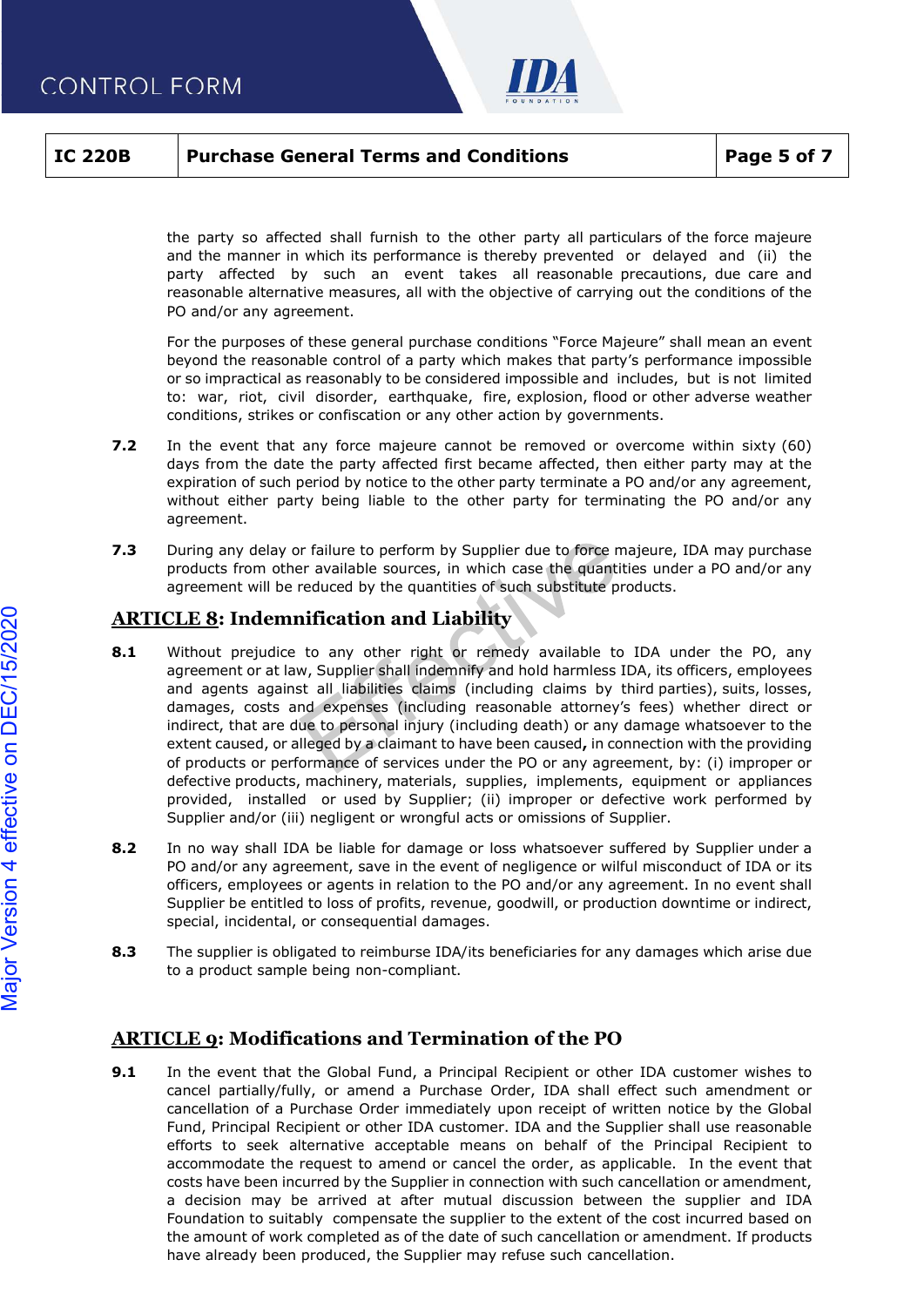

- IMA<br>IC 220B Purchase General Terms and Conditions Page 6 of 7<br>9.2 The Supplier however shall make its best efforts to mitigate any damages or losses 9.2 The Supplier however shall make its best efforts to mitigate any damages or losses resulting from a termination by IDA. IDA shall have the right to audit all elements of the termination charge and Supplier shall make available to IDA on request, all books, records, and papers relating thereto.
	- 9.3 If the supplier fails to comply with any obligations of the PO and/or any agreement, Supplier shall be in default without further notice being required. In the event of default, insolvency or bankruptcy proceedings are instituted against Supplier (including voluntary insolvency or bankruptcy proceedings), Supplier is liquidated or dissolved, any attachment is made over the assets of Supplier or on its behalf, Supplier makes an unauthorized assignment for the benefit of the creditors, or any other person or entity than the person or entity having control over Supplier at the date of the PO acquires control over Supplier, IDA shall be entitled to rescind or terminate the PO in whole or in part, without prejudice to any other rights or remedies available to IDA under the PO, any agreement or at law (including, without limitation, the right to seek damages).
	- 9.4 All provisions of the PO and/or any agreement destined to survive the dissolution, termination or expiration thereof shall survive such dissolution, termination or expiration.

# **ARTICLE 10: Governing law and Disputes**

10.1 Offers, quotations, tenders, PO's and/or any agreement, and the execution thereof as well as these general purchase conditions themselves shall be governed by the laws of the Netherlands.

Save in the event of disputes mentioned in article 3.7, all disputes arising out of or in connection with offers, quotations, tenders, PO's and/or any agreement, to which these general purchase conditions apply, or the general purchase conditions themselves or their interpretation or execution, shall first be attempted by Supplier and IDA to be settled through consultation and negotiation in good faith and a spirit of mutual cooperation. All disputes with Suppliers established in the European Union that are not settled in that way within a period of thirty (30) days from the date the relevant dispute first arose may be submitted to the courts of Amsterdam, the Netherlands, unless compulsory regulations regarding relative competence prevent such. All disputes with Suppliers established outside the European Union that cannot be settled in that way within a period of thirty (30) days from the date the relevant dispute first arose shall be finally and exclusively settled in accordance with the Rules of Conciliation and Arbitration of the International Chamber of Commerce, by three (3) arbitrators designated in accordance to said rules. Place of arbitration shall be Amsterdam, the Netherlands, and the proceedings shall be held in the English language. **Example 19**<br>
as these general purchase conditions the assume of disputes mentions<br>
(connection with offers, quotations apply, or the interpretation or execution, shall first through consultation and negotiation in dispute

# **ARTICLE 11: Secrecy**

- 11.1 Each party undertakes towards the other party to maintain the strictest secrecy regarding confidential information provided by the other party within the framework of a PO and/or any agreement. The receiving party shall, in addition, only make use of the confidential information insofar as this is necessary in connection with the performance of its obligations deriving from the relevant agreement. Confidential information shall also comprise all information that the providing party explicitly indicates as confidential.
- 11.2 Article 11.1 shall not apply in case of information publicly available or acquired by the receiving party in a lawful manner, other than by means of the providing party, or if the receiving party, by virtue of a legal regulation or within the framework of the fulfilment of its obligations under the agreement, is bound to provide confidential information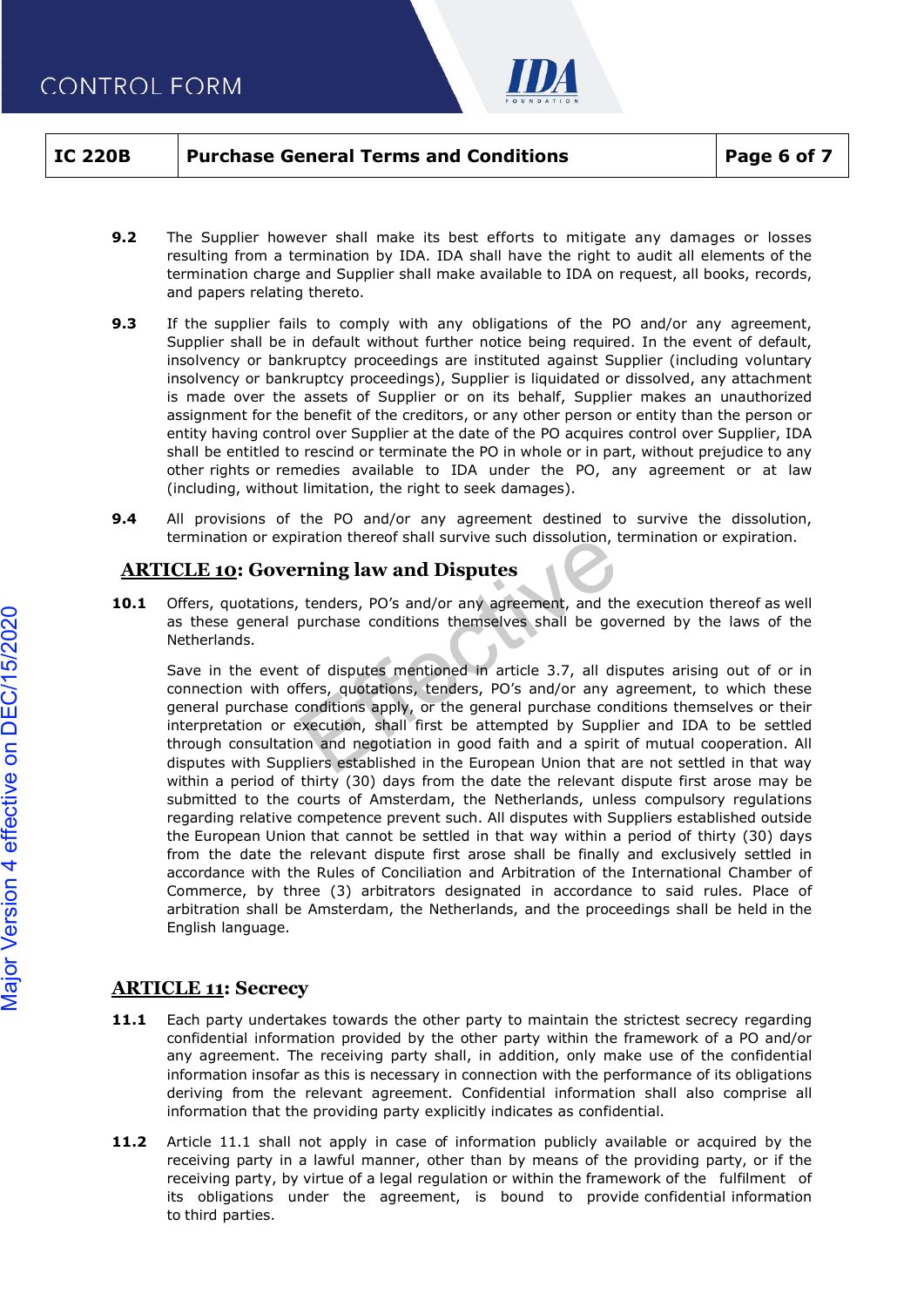

### ARTICLE 12: Miscellaneous

- 12.1 IDA Foundation and the Supplier are independent contracting parties. Nothing in the PO and/or any agreement makes either party the agent or legal representative of the other party for any purpose whatsoever, nor grants either party any authority to assume or create any obligation on behalf of or in name of the other party.
- 12.2 Supplier will not, in any manner, advertise or publish that Supplier is contracted to provide products and/or services to IDA.
- 12.3 Supplier shall not subcontract, transfer, or assign any of its rights or obligations under the PO and/or any agreement to any third party or any of its affiliates without the prior written consent of IDA. In case Supplier is permitted to subcontract any of its obligations hereunder, it shall remain fully responsible and liable for the proper performance of its obligations under any PO and/or agreement. IDA may assign any PO and/or agreement to any of its affiliates upon written notice to Supplier.
- 12.4 No waiver by IDA of any breach of any condition, covenant or term of the PO and/or any agreement shall be effective unless it is in writing and no failure or delay by IDA in enforcing any provision of the PO or in exercising any right, power or privilege hereunder shall operate as a waiver thereof.
- 12.5 In the event that any provision(s) of the PO, any agreement or these general purchase conditions shall be held invalid or unenforceable by a court of competent jurisdiction or by any future legislative or administrative action, such holding of action shall not negate the validity or enforceability of any other provisions hereof. Such invalid or unenforceable provision shall be replaced with a provision which accomplishes – to the best possible extent – the original purpose of such provision. 12.3 In the Polondulus cuclus and the person in the separal and the proper state of DA. In case Supplier is permitted to subcontract amy of its offliable the proper performance of its obligations wenter of DA. In case Supp
- 12.6 Deviations from the general purchase conditions shall only be binding if and in so far as this has been expressly agreed and only in respect of the offers, quotations, tenders, PO's and/or any agreement to which they apply. These general purchase conditions shall remain fully in force with regard to the other offers, quotations, tenders, PO's and/or any agreement.
- amendments shall become effective on the specified effective date but shall not apply to PO's and/or any agreement agreed before that date. IDA shall send the amended terms and conditions to Supplier in good time. If no effective date is specified, the amendments shall apply to Supplier as soon as it is informed or becomes aware of the amendments, although they shall not apply to PO's and/or any agreement agreed before that date. 12.5 In the event that any provision(s) of the purchase conditions shall be held invidid<br>
urisdiction or by any future legislative or adm<br>
not negate the validity or enforceability of a<br>
uneforceable provision shall be re
	- 12.8 For the purposes of these general purchase conditions, "in writing" shall be deemed to mean by letter, fax or electronic means.
	- 12.9 IDA shall, at the request of the Supplier, provide Supplier with an (informal) translation of these general purchase conditions in a language understandable by the Supplier. Costs for this translation will be borne by Supplier. However, the English version shall prevail if a dispute should arise with respect to the interpretation of the content of these general